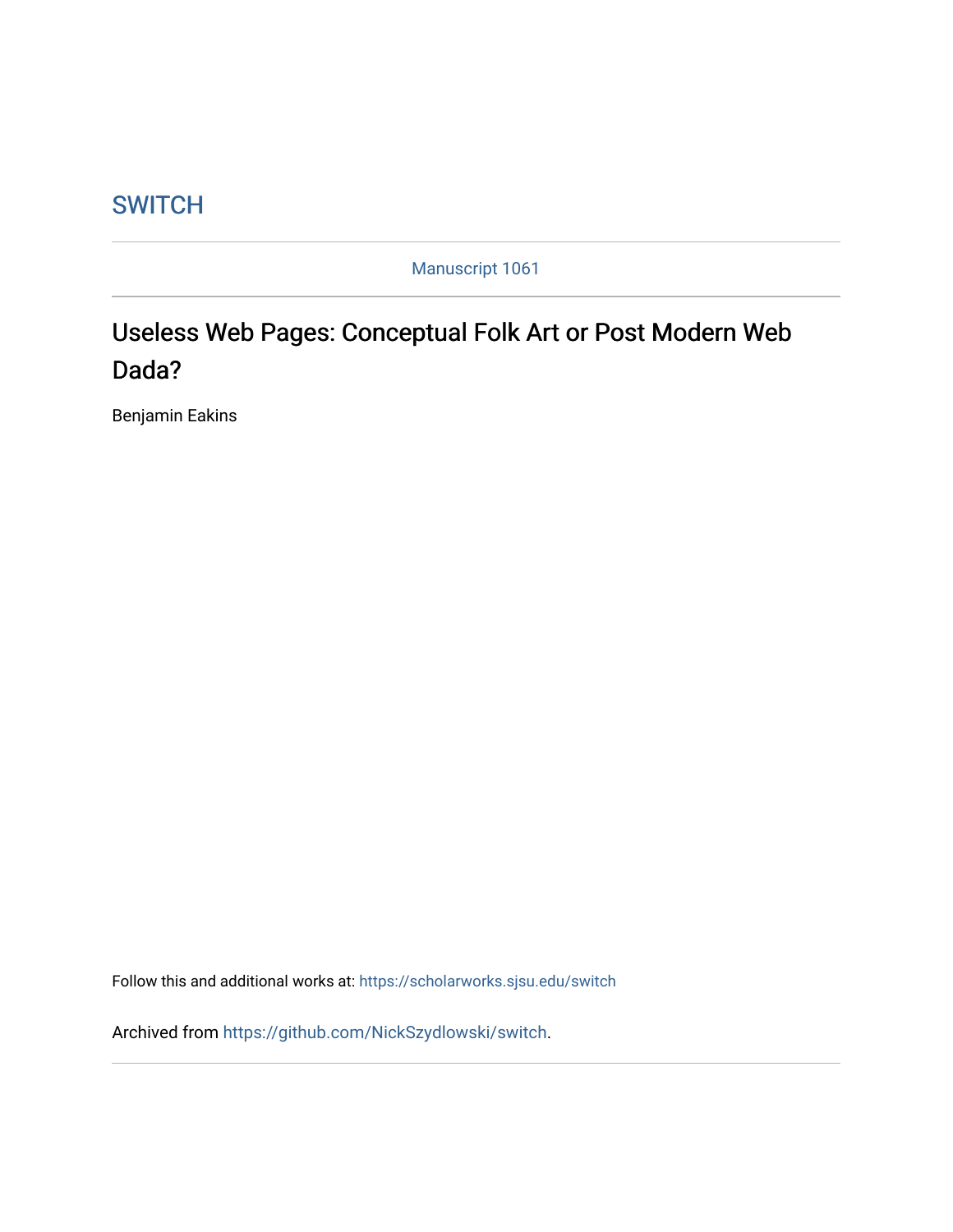+ +

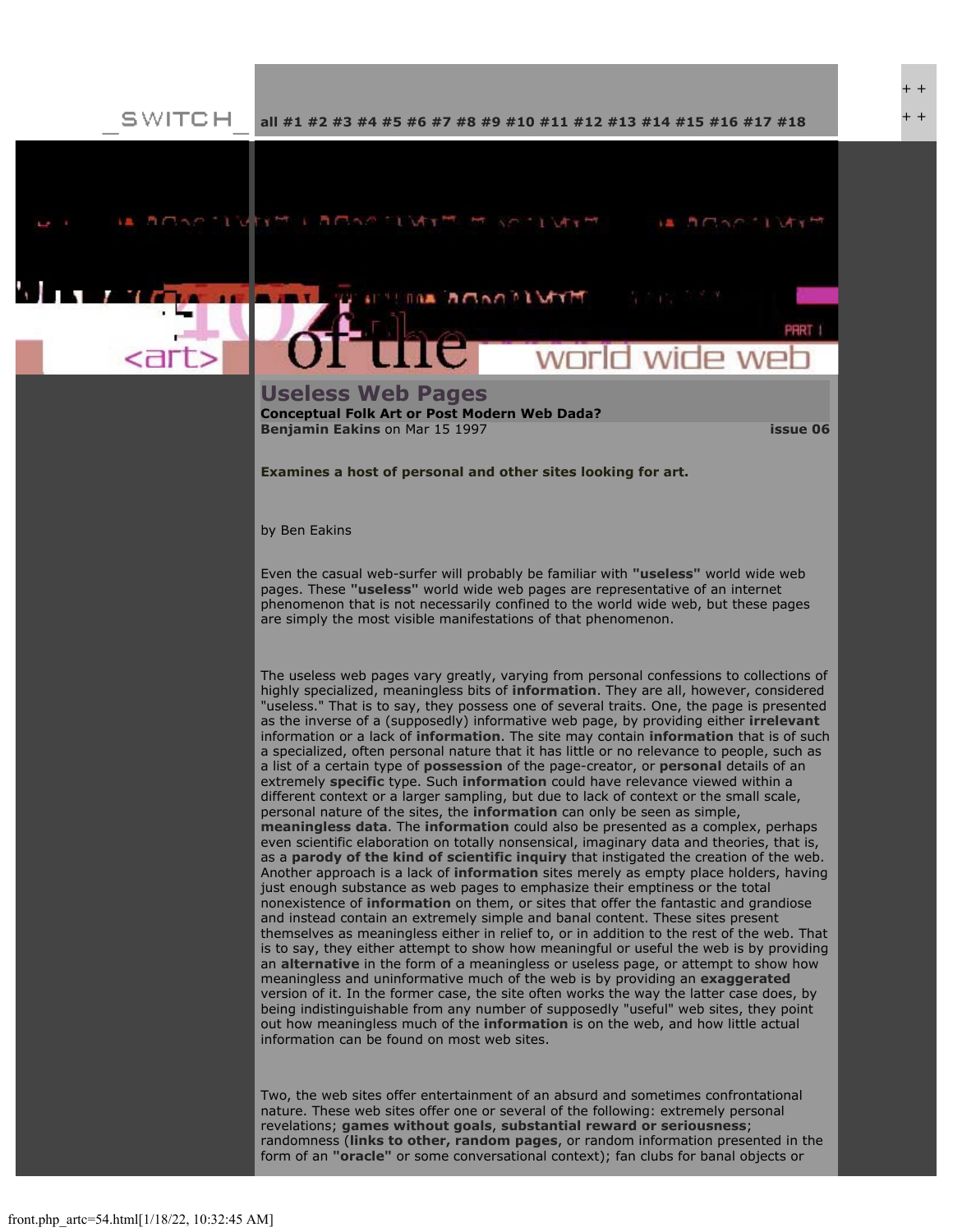anti-fan clubs. Such sites, in addition to the other ways in which they function, frequently have a social purpose as well. The sites that have a playful and/or personal approach most often encourage feedback and participation- apparently receiving both, and in fact, the sites are sometimes reliant upon the contributions of others. These web pages work as **[instigators of social interaction and play](http://members.aol.com/truddysuggs/lint.html)**. Working within this scientific/military/business infrastructure, altering it to function not for productive purposes, but instead for reasons of "useless" play and community, can be seen as constituting a "resistance" to the socio-economic situation in which they are situated. In their role as parody, the question can be raised, does it act as ridicule, that is, as an attack upon the system which they inhabit or something less than ridicule, some form of parody which simply relieves pressures caused by the system and allows for the maintenance of the system, rather than an attempt to resist the system in which it exists? That is to say, does it function as temporary release or as (hit and run) resistance?

Also included in the "useless" web pages are those that **[fetishize \(particular\)](http://www.leland.stanford.edu/~jenkg/useless.html) [information](http://www.leland.stanford.edu/~jenkg/useless.html)**. Decontextualized from its economic/scientific context, the information is removed from its role in **[\(information\) industry](file:///Users/nszydlowski/Desktop/websites%20copy/Switch%20Journal/switch.sjsu.edu/nextswitch/switch_engine/front/information.economy.html)** and becomes analogous to the Dadaist fascination with machinery. Just as **[Dada](http://www.lib.uiowa.edu/dada/)** fetishized mechanical apparatus divorced from their industrial contexts at a time of increasingly sophisticated mechanized factory lines, separating out the mechanical element and holding it up for adoration, so do these web pages hold up useless information (removed from any possibility of commercial use) for adoration in and of itself. The information in the one case and the mechanical object in the other function relatively the same in both cases, and in both cases function in some way as a critique of productivist logic. By denying what society sees as the most important role or aspect of the thing (the industrial role as capital/product), it becomes liberated from this role, functioning outside of productivist logic.

The refusal of "use" relates directly to movements such as **[Fluxus](http://www.artpool.hu/fluxusbibliography.html)** and the writings of **[Walter de Maria](http://www.diacenter.org/permcoll/demaria/demaria.html)**, who, as a response to art of the time asserts (somewhat tongue in cheek) that "Meaningless work is obviously the most important and significant art form today... Meaningless work is potentially the most abstract, concrete, individual, foolish, indeterminate, exactly determined, varied, important art-action-experience one can undertake today. This concept is not a joke." He goes on to define "meaningless" work as "...work that does not make you money or accomplish a conventional purpose." only the documentation of the work done is comodifiable (and in the case of web-pages, not even that), it allows one to step beyond productivist logic, to "make you feel and think about yourself, the outside world, morality, reality, unconsciousness, nature, history, time, philosophy, nothing at all, politics, without the limitations of the old art forms." It seems that the "uselessness" of the web pages can be directly corresponded with the meaningless (making no money and achieving no conventional purpose). Some of these useless web pages, fulfilling the characteristics, fit into this accepted art paradigm. The meaninglessness is not only of the work done but also of the information produced. In a culture of simulations, **[Baudrillard](http://www.uta.edu/english/apt/collab/baudweb.html)** asserts, the only form of resistance is to deny meaning. Within the context of the "useless" web-page as critique of the web, the meaningless web page becomes a refusal of meaning for the web as a whole.

There are a number of similarities of the "useless" web pages to **[Dada](http://www.peak.org/~dadaist/)** besides the connections mentioned. Although **[Dada](http://www.yahoo.co.uk/text/Arts/Art_History/Genres/Dada/)** originated in large part as a reaction to the first world war, inherent was a critique of middle class values and society, as embodied by art. Within the context of art, the creation of anti-art or meaningless art became a clear critique. The anti-information of the useless web page could be seen to function in the same way. A fascination with the laws of chance in Dada have a mirror in the use of randomizing features in many useless web pages. **[Random links](http://www2.bitstream.net/~kidd/isp.html)** to unpredictable web pages explore liberation from the (basically linear) predictability of the web structure. Random content in a conversational form explores the creative possibilities of the mechanical (non) randomness of the computer.

The question arises: while these web pages fit somewhere within existing art paradigms, they are viewed as art neither by the creators, those self appointed classifiers of the web known as "search engines", or possibly by many who view them and are "entertained" by them.

Since this work exists within rules for art-making, and has no other clear function